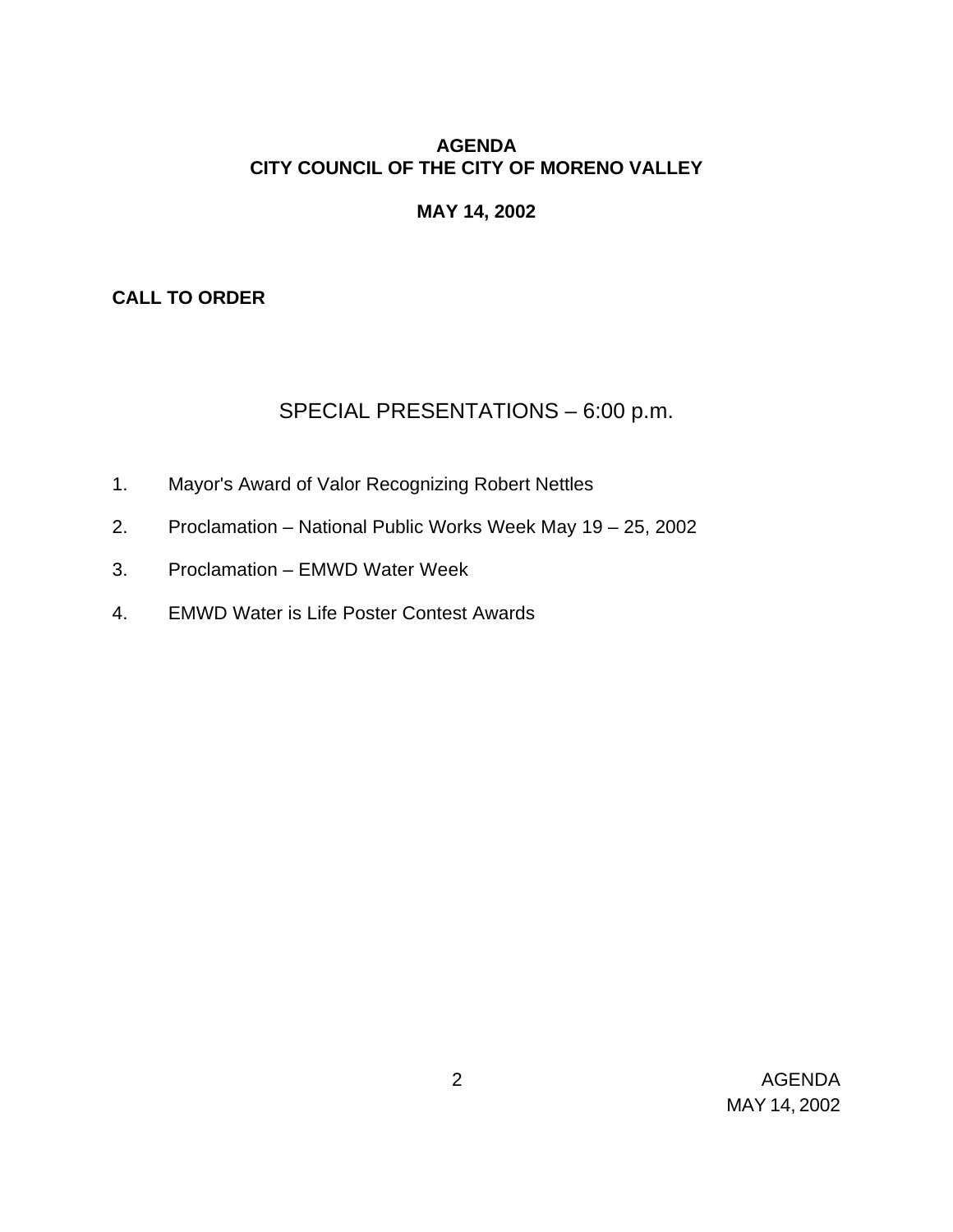### **AGENDA JOINT MEETING OF THE CITY COUNCIL OF THE CITY OF MORENO VALLEY MORENO VALLEY COMMUNITY SERVICES DISTRICT COMMUNITY REDEVELOPMENT AGENCY OF THE CITY OF MORENO VALLEY**

#### **REGULAR MEETING – 6:30 P.M. MAY 14, 2002**

- **CALL TO ORDER** (Joint Meeting of the City Council of the City of Moreno Valley, Moreno Valley Community Services District, and the Community Redevelopment Agency of the City of Moreno Valley - actions taken at the Joint Meeting are those of the Agency indicated on each Agenda item)
- **PLEDGE OF ALLEGIANCE**
- **INVOCATION** Pastor Paul M. Cunningham, Calvary Baptist Church of Moreno Valley
- **ROLL CALL**
- **INTRODUCTIONS**
- PUBLIC COMMENTS **ON MATTERS ON THE AGENDA** WILL BE TAKEN UP AS THE ITEM IS CALLED FOR BUSINESS, BETWEEN STAFF'S REPORT AND CITY COUNCIL DELIBERATION (SPEAKER SLIPS MAY BE TURNED IN UNTIL THE ITEM IS CALLED FOR BUSINESS.) Those wishing to speak should submit a BLUE speaker slip to the Bailiff. There is a three-minute limit per person.

All remarks and questions shall be addressed to the presiding officer or to the City Council and not to any individual Council member, staff member or other person.

• PUBLIC COMMENTS **ON MATTERS NOT ON THE AGENDA** UNDER THE JURISDICTION OF THE CITY COUNCIL WILL BE HEARD PRIOR TO CITY COUNCIL REPORTS AND CLOSING COMMENTS. IN THE EVENT THAT THE AGENDA ITEM FOR SUCH PUBLIC COMMENTS HAS NOT BEEN CALLED BY 10:00 P.M., IT SHALL BE CALLED AS THE NEXT ITEM OF BUSINESS FOLLOWING THE CONCLUSION OF ANY ITEM BEING HEARD AT 10:00 P.M. Those wishing to speak should submit a PINK speaker slip to the Bailiff. There is a three-minute limit per person.

All remarks and questions shall be addressed to the presiding officer or to the City Council and not to any individual Council member, staff member or other person.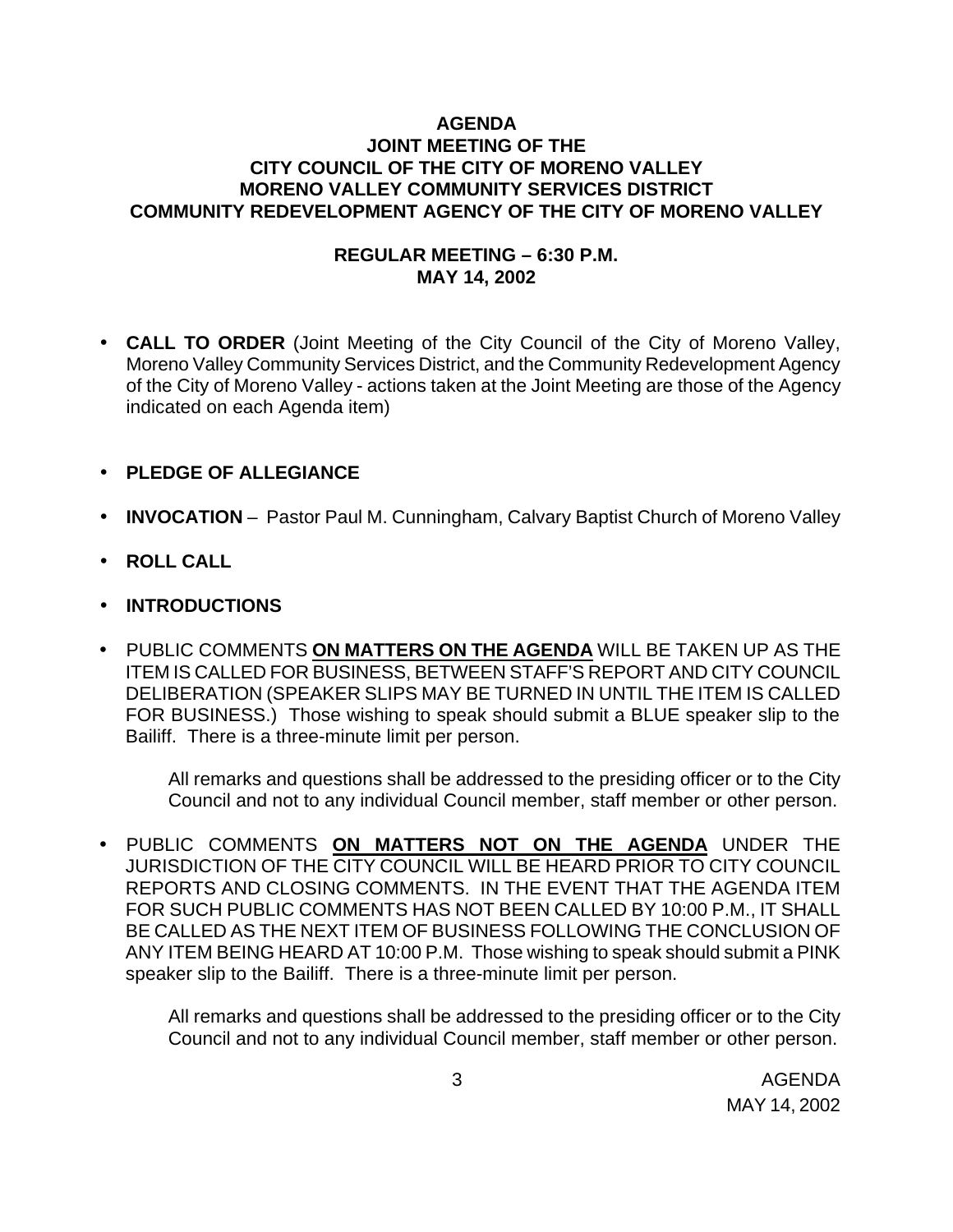#### **JOINT CONSENT CALENDARS (SECTIONS A-C) OF THE CITY COUNCIL OF THE CITY OF MORENO VALLEY, MORENO VALLEY COMMUNITY SERVICES DISTRICT, AND COMMUNITY REDEVELOPMENT AGENCY OF THE CITY OF MORENO VALLEY**

All items listed under the Consent Calendars are considered to be routine and noncontroversial, and may be enacted by one motion unless a member of the Council, Community Services District, or Redevelopment Agency requests that an item be removed for separate action. The motion to adopt the Consent Calendars is deemed to be a separate motion by each Agency and shall be so recorded by the City Clerk. Items withdrawn for report/discussion will be heard after public hearing items.

### **A. CONSENT CALENDAR** - **CITY COUNCIL**

- A1. ORDINANCES FIRST READING BY TITLE ONLY Recommendation: Waive reading of all Ordinance Introductions and read by title only.
- A2. ACCEPT AND APPROVE THE EMWD REIMBURSEMENT AGREEMENT FOR WATER AND SEWER PIPELINE IMPROVEMENTS ALONG SAN MICHELE ROAD FROM PERRIS BOULEVARD TO INDIAN STREET, PROJECT NO. 99-12567420 (Report of: Director of Public Works/City Engineer) Recommendation: Accept and approve the "Reimbursement Agreement for

Water and Sewer Facilities located within San Michele Road" with Eastern Municipal Water District (EMWD) and authorize the Mayor to execute the Reimbursement Agreement for the relocation of the EMWD pipeline facilities.

A3. RATIFICATION OF CONTRACT CHANGE ORDERS, NOTICE OF COMPLETION AND ACCEPTANCE FOR THE RELOCATION OF FIRE STATION NO. 2, PROJECT NO. 98-34725 (Report of: Director of Public Works/City Engineer)

Recommendation: Ratify Contract Change Order Nos. 1, 2 and 3; accept the work as completed for Fire Station No. 2, constructed by Triquest Builders, Inc., of Rancho Cucamonga, California; direct the City Clerk to record the Notice of Completion within ten (10) days, at the office of the County Recorder of Riverside County, as required by Section 3093 of the California Civil Code and authorize the Director of Finance to release the retention to Triquest Builders, Inc. thirty-five (35) calendar days after the date of recordation of the Notice of Completion, if no claims are filed against the project (Account No. 434.72540).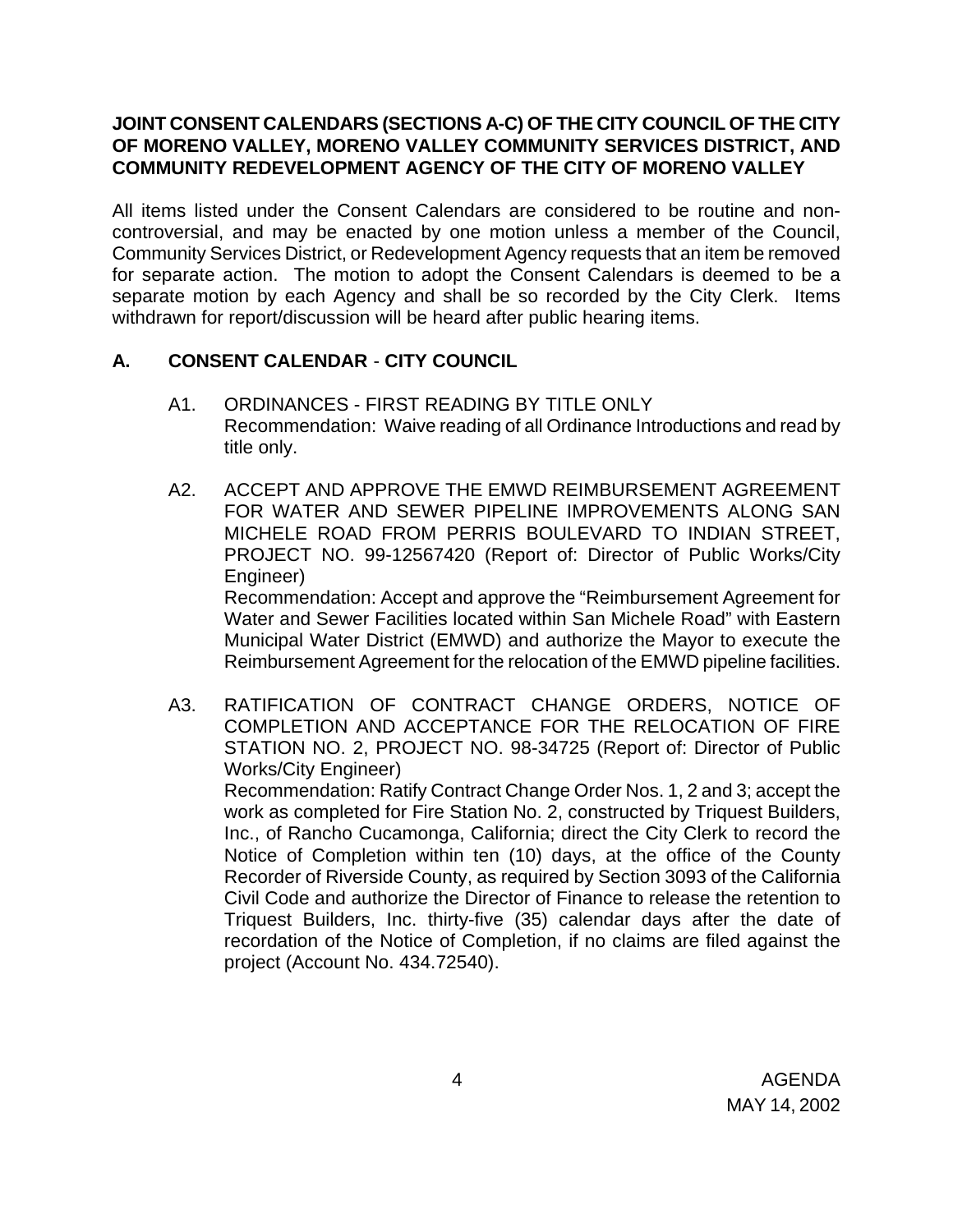- A4. AUTHORIZATION TO AWARD THE CONSTRUCTION CONTRACT FOR THE TRAFFIC SIGNAL AT PERRIS BOULEVARD AND NORTHERN DANCER DRIVE, PROJECT NO. 01-42669020 (Report of: Director of Public Works/City Engineer) Recommendation: Award the construction contract for the traffic signal at Perris Boulevard and Northern Dancer Drive to Moore Electrical Contracting, Inc., 463 North Smith Avenue, Corona, California 92880, the lowest responsible bidder; authorize the Mayor to execute a contract with Moore Electrical Contracting, Inc.; authorize the issuance of a Purchase Order to Moore Electrical Contracting, Inc. in the amount of \$143,152 (the bid amount plus 10% contingency) when the contract has been signed by all parties (Account No. 426.69020) and authorize the Finance Director to create a new account in the Measure "A" Fund, and to transfer \$25,000 from Measure "A" Fund (Account No. 125.89730) into the new Measure "A" Fund account.
- A5. REQUEST ADOPTION OF PLANS AND SPECIFICATIONS AND AUTHORIZATION TO ADVERTISE FOR CONSTRUCTION BIDS FOR A TRAFFIC SIGNAL AT FREDERICK STREET AND BRABHAM STREET/TOWNGATE CENTER DRIVEWAY, PROJECT NO. 01- 12567321(3) (Report of: Director of Public Works/City Engineer) Recommendation: Adopt the Plans and Specifications on file in the office of the Public Works Director and authorize the City Clerk to advertise the project to solicit construction bids.
- A6. APPROVAL OF QUARTERLY INVESTMENT REPORT –QUARTER ENDED MARCH 21, 2002 (Report of: Director of Finance/City Treasurer) Recommendation: Approve and accept the quarterly investment report, in compliance with the California Government Code Section 53646.
- A7. ADOPTION OF RESOLUTION NUMBER 2002-24 (Report of Director of Community and Economic Development) Recommendation: Adopt Resolution Number 2002-24.

Resolution No. 2002-24

A Resolution of the City Council of the City of Moreno Valley, California, Regarding 27381 Cottonwood Avenue, Making Findings, Ordering Correction of Code Violations and Directing Abatement of Uncorrected Violations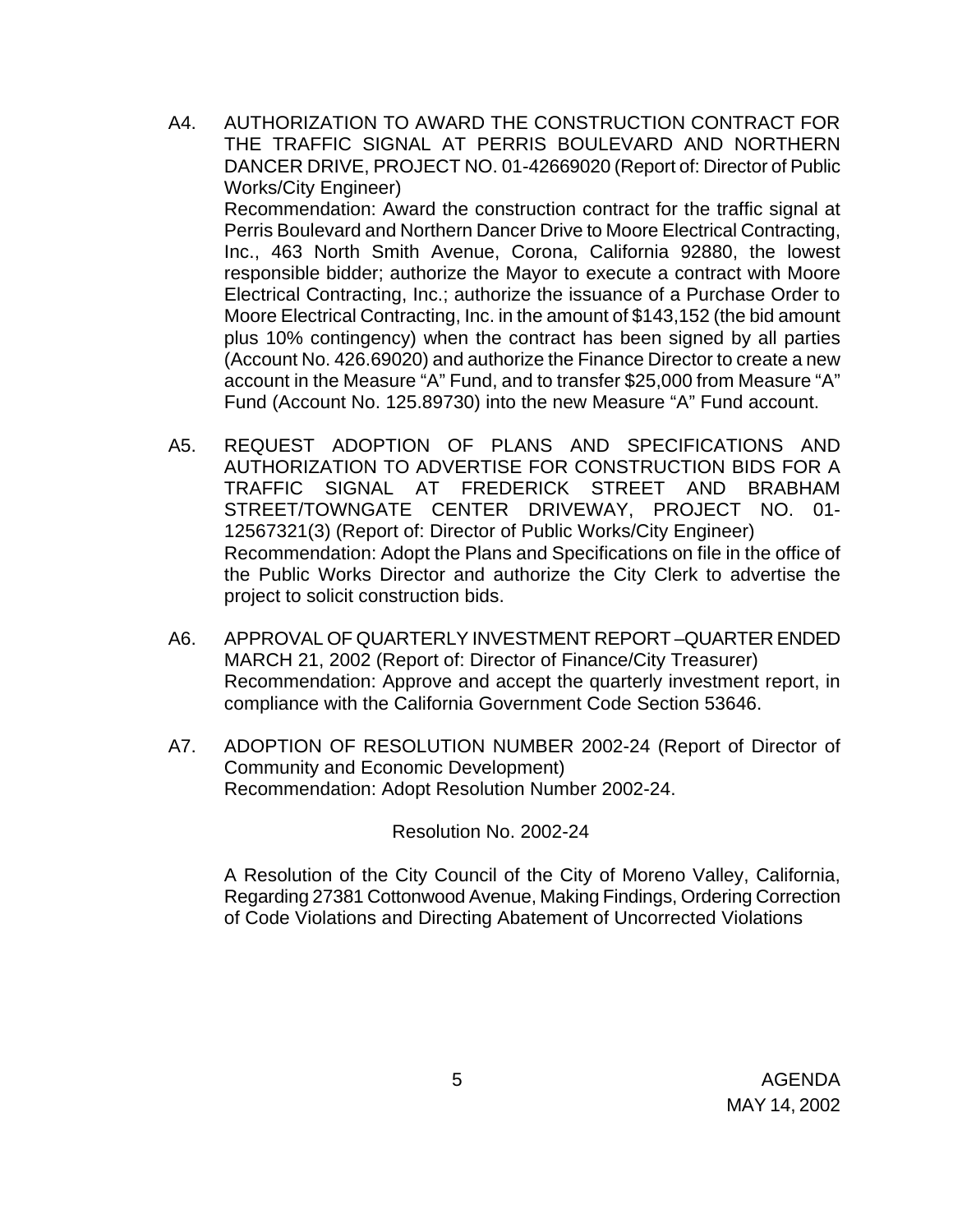A8. REQUEST ADOPTION OF PLANS AND SPECIFICATIONS AND AUTHORIZATION TO ADVERTISE FOR CONSTRUCTION BIDS FOR THE DRACAEA AVENUE IMPROVEMENTS FROM HEACOCK STREET TO PERRIS BOULEVARD, PROJECT NO. 00-92774, AND APPROVE THE TRANSFER OF RDA FUNDS (Report of: Director of Public Works/City Engineer) Recommendation: Adopt the Plans and Specifications on file in the office of the Public Works Director; authorize the City Clerk to advertise the project for bids and approve the transfer of \$355,000 from RDA (Account No. 892.80121) Atwood Improvements to RDA (Account No. 892.81621)

Dracaea Improvements.

- A9. APPROVAL OF FINAL MAP 30301 SINGLE FAMILY RESIDENTIAL PROJECT AND ACCEPTANCE OF AGREEMENT AND BONDS FOR PUBLIC RIGHT-OF-WAY IMPROVEMENTS NORTH SIDE OF CALLE AGUA, WEST OF LASELLE ST., K.HOVNANIAN FORECAST HOMES, INC. (CONTINUED FROM APRIL 9, 2002) (Report of: Director of Public Works/City Engineer) Recommendation: Approve Final Map 30301, authorize the City Clerk to sign the map and transmit said map to the County Recorder's Office for recordation; accept the bonds and Agreement for Public Improvements; authorize the Mayor to execute the agreement; and direct the City Clerk to forward the signed agreement to the County Recorder's Office for recordation.
- A10. MINUTES REGULAR MEETING OF APRIL 9, 2002 (Report of: City Clerk) Recommendation: Approve as submitted.
- A11. MINUTES SPECIAL MEETING OF APRIL 10, 2002(Report of: City Clerk) Recommendation: Approve as submitted.
- A12. ANNUAL STATEMENT OF INVESTMENT POLICY (Report of: Director of Finance/City Treasurer) Recommendation: Adopt the Annual Statement of Investment Policy, in compliance with California Government Code Section 53646.
- A13. YOUTH OPPORTUNITIES PROGRAM STAFFING (Report of: Director of Community and Economic Development) Recommendation: Authorize additional staff positions for the Youth Opportunities Program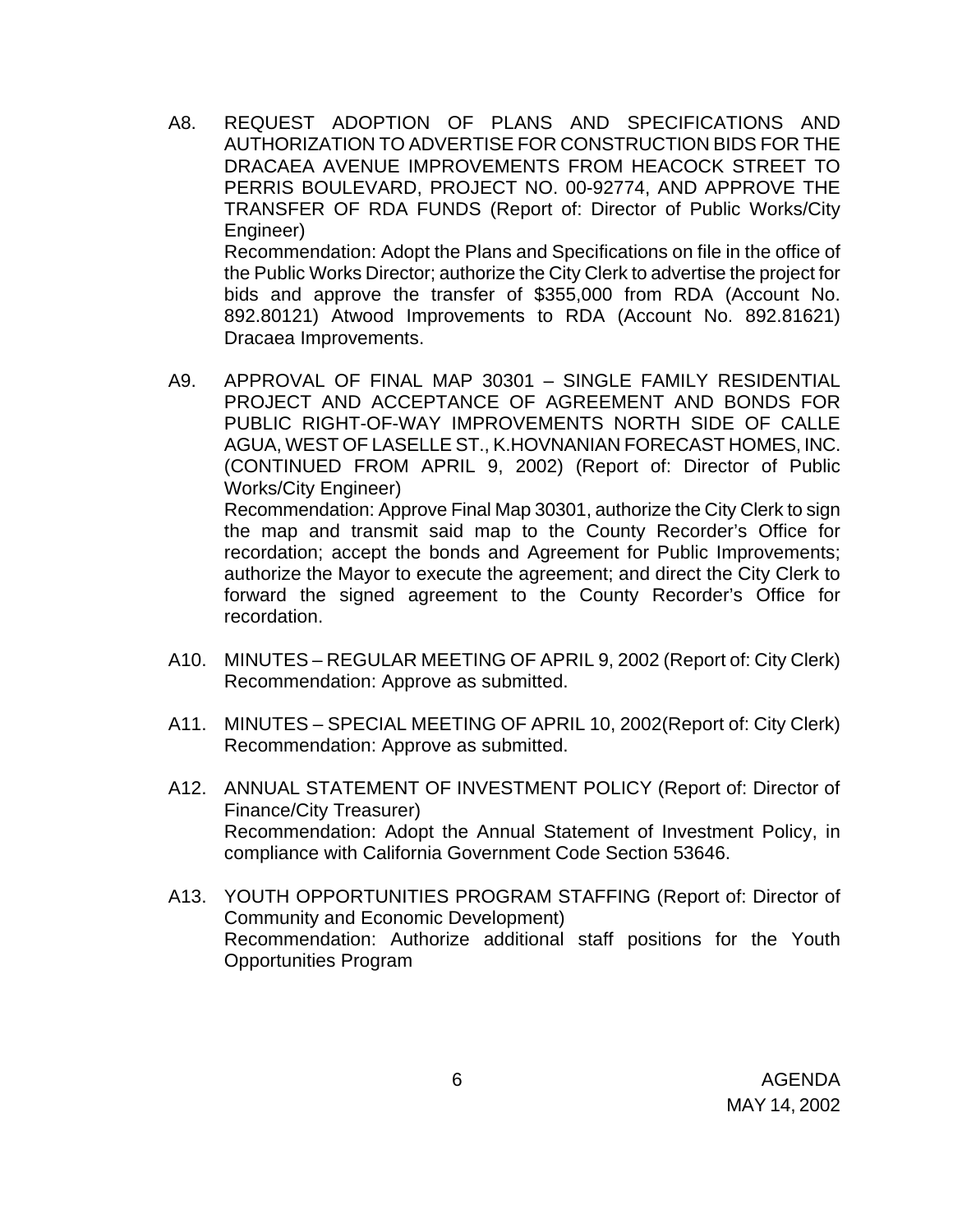- A14. ACCEPTANCE, ENCUMBRANCE, AND EXPENDITURE OF FRIENDS OF THE LIBRARY DONATION (Report of: Library Director) Recommendation: Approve the acceptance, encumbrance, and expenditure of funds from the Friends of the Moreno Valley Public Library in the amount of \$11,550.
- A15. APPROVAL OF PARCEL MAP 30472 WALGREEN'S DISTRIBUTION CENTER – ACCEPT AGREEMENTS, BONDS, AND LETTERS OF CREDIT FOR PUBLIC IMPROVEMENTS – EAST SIDE OF PERRIS BOULEVARD AT NANDINA AVENUE (WALGREEN CO.) (Report of: Director of Public Works/City Engineer) Recommendation: Approve Parcel Map 30472, authorize the City Clerk to sign the map and transmit said map to the County Recorder's Office for recordation; accept the bonds and Agreements for Public Improvements; accept the Letters of Credit, as reviewed and approved by the City Attorney, as security for the required public improvements; authorize the Mayor to execute the agreements; and direct the City Clerk to forward the signed agreements to the County Recorder's Office for recordation.

### **B. CONSENT CALENDAR** - **COMMUNITY SERVICES DISTRICT**

- B1. ORDINANCES FIRST READING BY TITLE ONLY Recommendation: Waive reading of all Ordinance Introductions and read by title only.
- B2. MINUTES REGULAR MEETING OF APRIL 9, 2002 (Report of: City Clerk) Recommendation: Approve as submitted.

### **C. CONSENT CALENDAR** - **COMMUNITY REDEVELOPMENT AGENCY**

- C1. ORDINANCES FIRST READING BY TITLE ONLY Recommendation: Waive reading of all Ordinance Introductions and read by title only.
- C2. MINUTES REGULAR MEETING OF APRIL 9, 2002 (Report of: City Clerk) Recommendation: Approve as submitted.
- C3. REQUEST ADOPTION OF PLANS AND SPECIFICATIONS AND AUTHORIZATION TO ADVERTISE FOR CONSTRUCTION BIDS FOR THE DRACAEA AVENUE IMPROVEMENTS FROM HEACOCK STREET TO PERRIS BOULEVARD, PROJECT NO. 00-92774, AND APPROVE THE TRANSFER OF RDA FUNDS (Report of: Director of Public Works/City Engineer)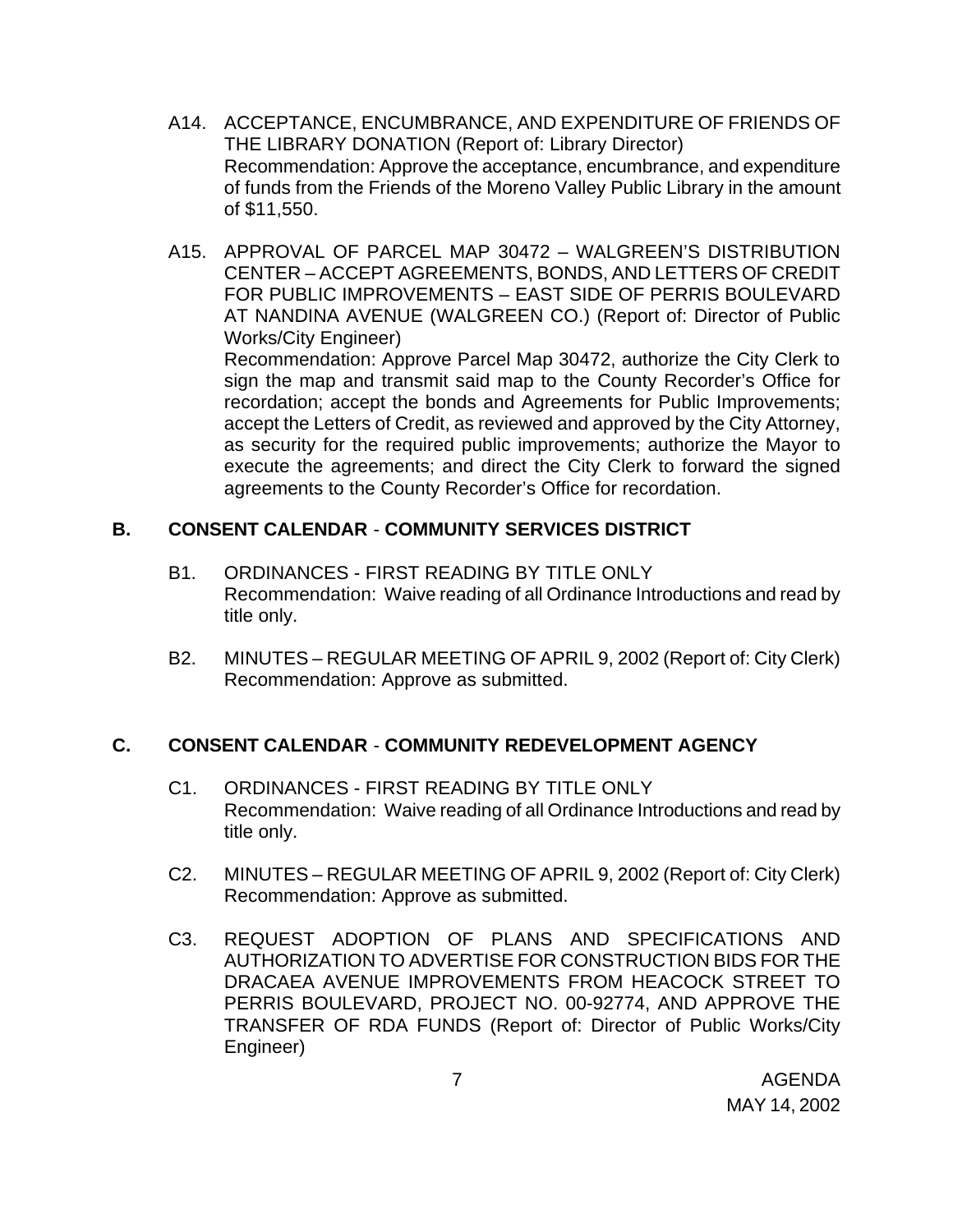Recommendation: Adopt the Plans and Specifications on file in the office of the Public Works Director; authorize the City Clerk to advertise the project for bids and approve the transfer of \$355,000 from RDA (Account No. 892.80121) Atwood Improvements to RDA (Account No. 892.81621) Dracaea Improvements.

#### **D. PUBLIC HEARINGS**

Questions or comments from the public on a Public Hearing matter are limited to five minutes per individual and must pertain to the subject under consideration. Those wishing to speak should complete and submit a GOLDENROD speaker slip to the Bailiff.

- D1. PUBLIC HEARING TO ADOPT THE COMMUNITY DEVELOPMENT BLOCK GRANT PROGRAM ANNUAL ACTION PLAN FOR FISCAL YEAR 2002/03 (Report of: Director of Community and Economic Development) Recommendation: That the City Council adopt the Community Development Block Grant Program Annual Action Plan for Fiscal Year 2002/03.
- D2. PUBLIC HEARING TO CONSIDER AMENDING THE COMMUNITY DEVELOPMENT BLOCK GRANT PROGRAM 2001-02 ANNUAL ACTION PLAN - AMENDMENT 1 (CONTINUED FROM APRIL 23, 2002) (Report of: Director of Community and Economic Development) Recommendation: That the City Council approve the proposed amendment to the FY 2001-02 Annual Action Plan and authorize the transfer of \$21,667 from unprogrammed funds to new project for small business counseling.
- D3. PUBLIC HEARING TO CONSIDER AMENDING THE COMMUNITY DEVELOPMENT BLOCK GRANT PROGRAM 2001-02 ANNUAL ACTION PLAN - AMENDMENT 2 (CONTINUED FROM APRIL 23, 2002) (Report of: Director of Community and Economic Development) Recommendation: That the City Council continue this item to May 28, 2002 City Council meeting.
- D4. A PUBLIC HEARING REGARDING PA00-0021 AMENDMENT NO. 1 TO THE EASTGATE RANCH SPECIFIC PLAN (SP#207) LOCATED AT THE NORTHWEST CORNER OF MORENO BEACH DRIVE AND JOHN F. KENNEDY DRIVE AND SUBMITTED BY WINCHESTER ASSOCIATES, INC. THE PROPOSED SPECIFIC PLAN AMENDMENT INCLUDES CHANGES TO ACCESS, INTERNAL CIRCULATION, THE FLOOD CONTROL CHANNEL, AND THE ZONING ORDINANCE (Report of: Director of Community and Economic Development) Recommendation: That the City Council conduct a public hearing for review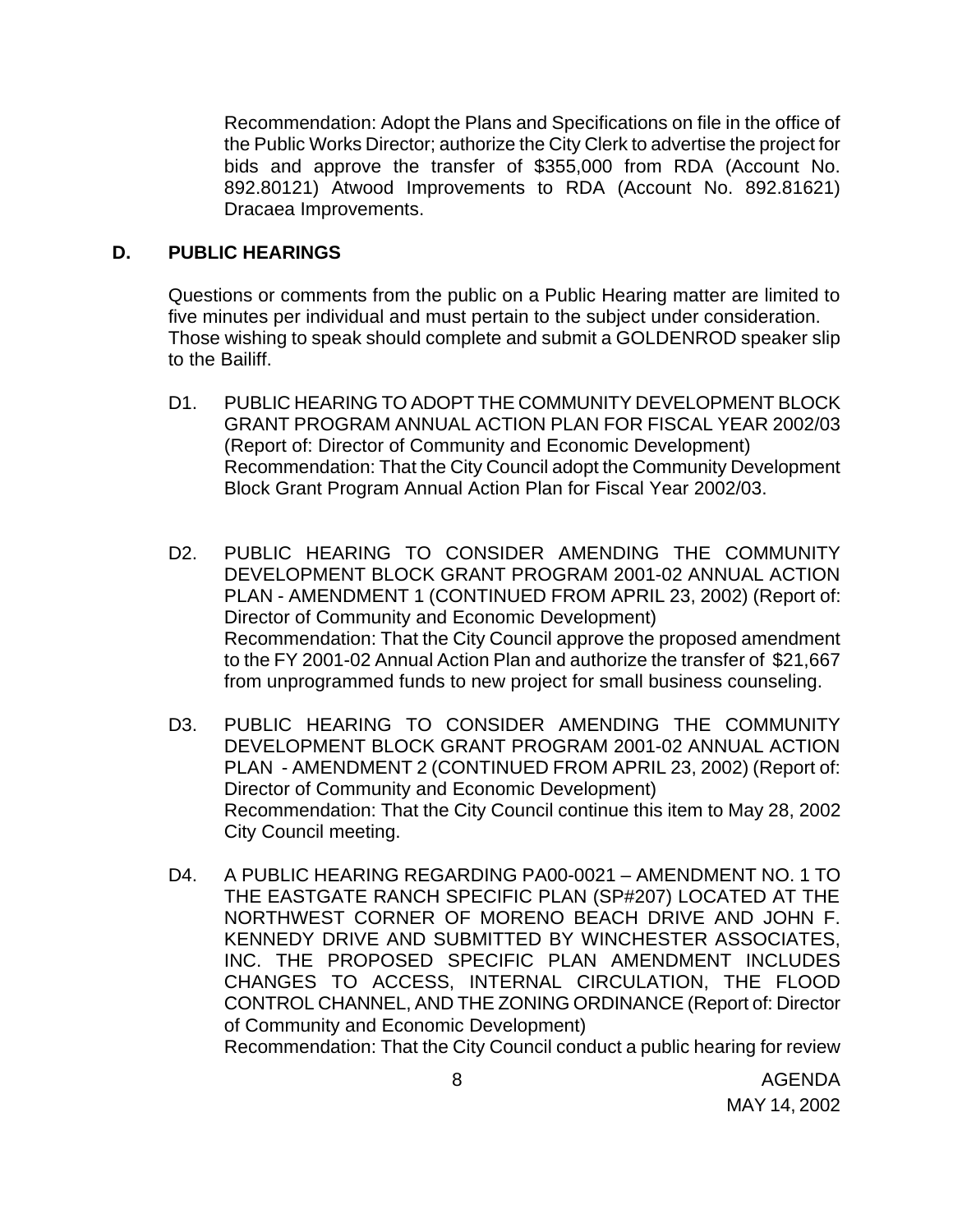of the recommended action taken by the Planning Commission to approve PA00-0021 (Amendment No.1 to Eastgate Ranch Specific Plan) (SP#207)), and subsequent to the public hearing:

- 1. Adopt a subsequent Negative Declaration for PA00-0021 (Amendment No. 1 to the Eastgate Ranch Specific Plan), in that this application will not result in significant environmental impacts; and
- 2. Introduce City Council Ordinance No. 601 approving PA00-0021 (Amendment No. 1 to the Eastgate Ranch Specific Plan) based on the findings in City Council Ordinance No. 601; and the Specific Plan document as attached to the ordinance as Exhibit 1.

#### Ordinance No. 601

An Ordinance of the City Council of the City of Moreno Valley, California, Approving PA00-0021 (Amendment No. 1 to the Eastgate Ranch Specific Plan) Which Addresses Changes to Access, Internal Circulation, the Flood Control Channel, and the Zoning Ordinance

D5. A PUBLIC HEARING REGARDING PA00-0004, AMENDING CHAPTER 9.02 (Section 9.02.180) ENTITLED "NONCONFORMING USES AND PROVISIONS" AND RELATED SECTIONS OF THE MORENO VALLEY MUNICIPAL CODE CITYWIDE, AND SUBMITTED BY THE CITY OF MORENO VALLEY COMMUNITY AND ECONOMIC DEVELOPMENT DEPARTMENT (Report of: Director of Community and Economic Development) Recommendation: The Planning Commission recommends that the City

Council conduct a public hearing to:

- 1. Recognize that the proposed Municipal Code amendment is exempt from the California Environmental Quality Act (CEQA), pursuant to Section 15061 of the CEQA Guidelines; and
- 2. Introduce Ordinance No. 602, thereby approving amendments to Chapter 9.02 (Section 9.02.180) and related sections of the City of Moreno Valley Municipal Code

Ordinance No. 602

An Ordinance of the City Council of the City of Moreno Valley, California, Approving PA00-0004, Amending Chapter 9.02 (Section (9.02.180) Entitled "Nonconforming Uses and Provisions" and Related Sections of the Moreno Valley Municipal Code Citywide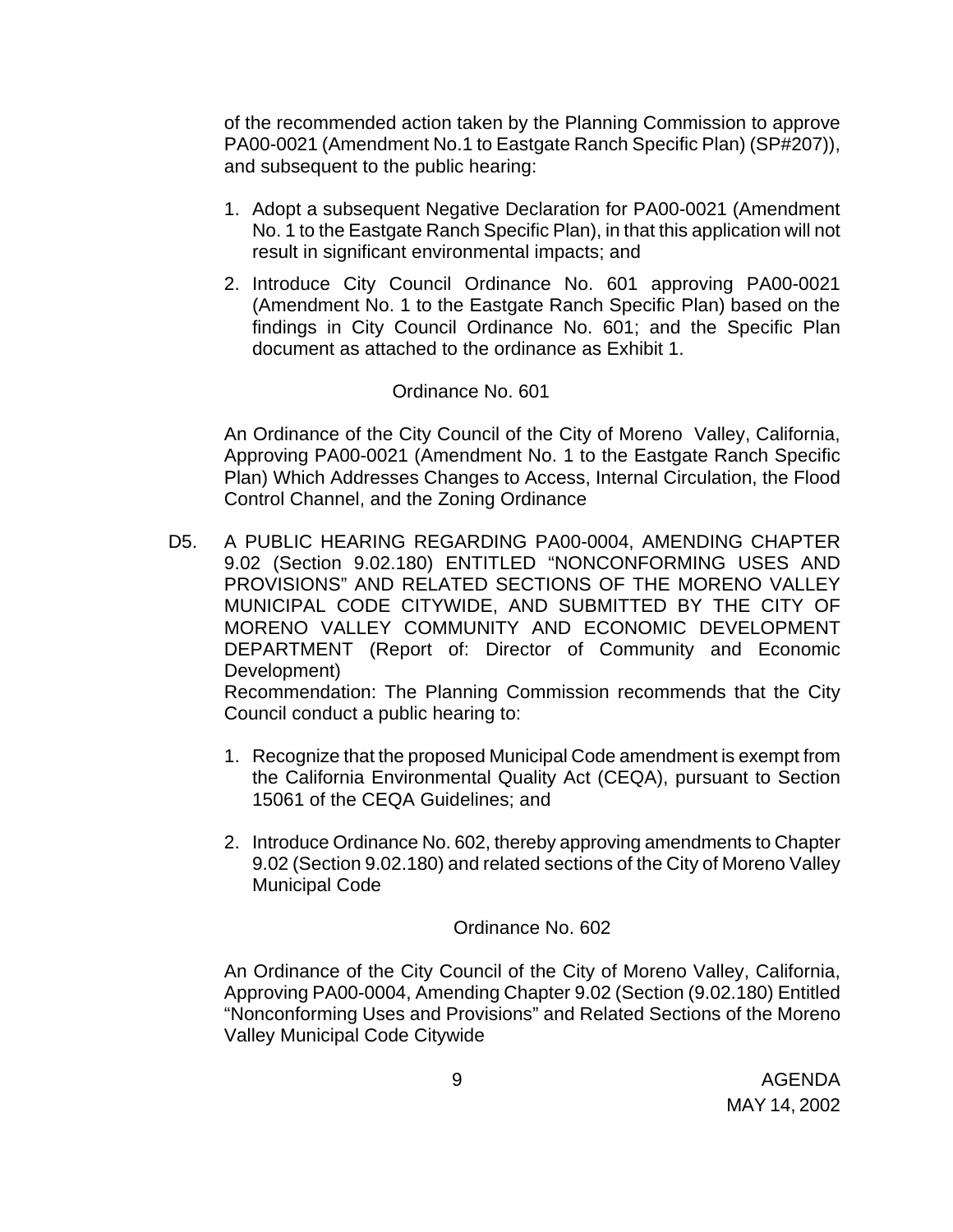D6. PUBLIC HEARING TO ADOPT FY 2002/03 FEE RESOLUTION AND FEE SCHEDULE (Report of: Director of Finance/City Treasurer) Recommendation: That the City Council adopt Resolution No. 2002-31 approving the FY 2002-03 Fee Schedule, upon conduction of the Public Hearing.

Resolution No. 2002-31

A Resolution of the City Council of the City of Moreno Valley, California, Increasing and Establishing Specified Fees for Various Services; Maintaining the Present Level of Certain Fees; Reducing the Level of Certain Fees; and Incorporating Certain Prior Enactments

### **E. ITEMS REMOVED FROM CONSENT CALENDARS FOR DISCUSSION OR SEPARATE ACTION**

### **F. REPORTS**

- F1. PUBLIC COMMENTS AND CONTINUED DISCUSSION ON FY 2002-03 PROPOSED BUDGET (Report of: Director of Finance/City Treasurer) Recommendation: That the City Council accept public comments on the FY 2002-03 Proposed Budget and provide comments to staff regarding the City Manager's budget recommendations.
- F2. STAFF REPORT SCHEDULED FOR MAY 14, 2002, CITY COUNCIL MEETING TITLED PRESENTATION OF DEPARTMENTAL 5-YEAR PLAN/POWERPOINT PRESENTATION – PUBLIC WORKS (CONTINUED FROM APRIL 23, 2002) (Report of: Director of Public Works/City Engineer) Recommendation: City Council approved staff's request at the April 23, 2002, meeting to continue this item to May 14, 2002. Staff is requesting that this item be continued a second time to June 25, 2002.
- F3. LEGISLATIVE UPDATE (Report of: Assistant City Manager) Recommendation: That the City Council receive and file the Legislative Status Report.
- F4. CITY MANAGER'S REPORT (Informational Oral Presentation only not for Council action)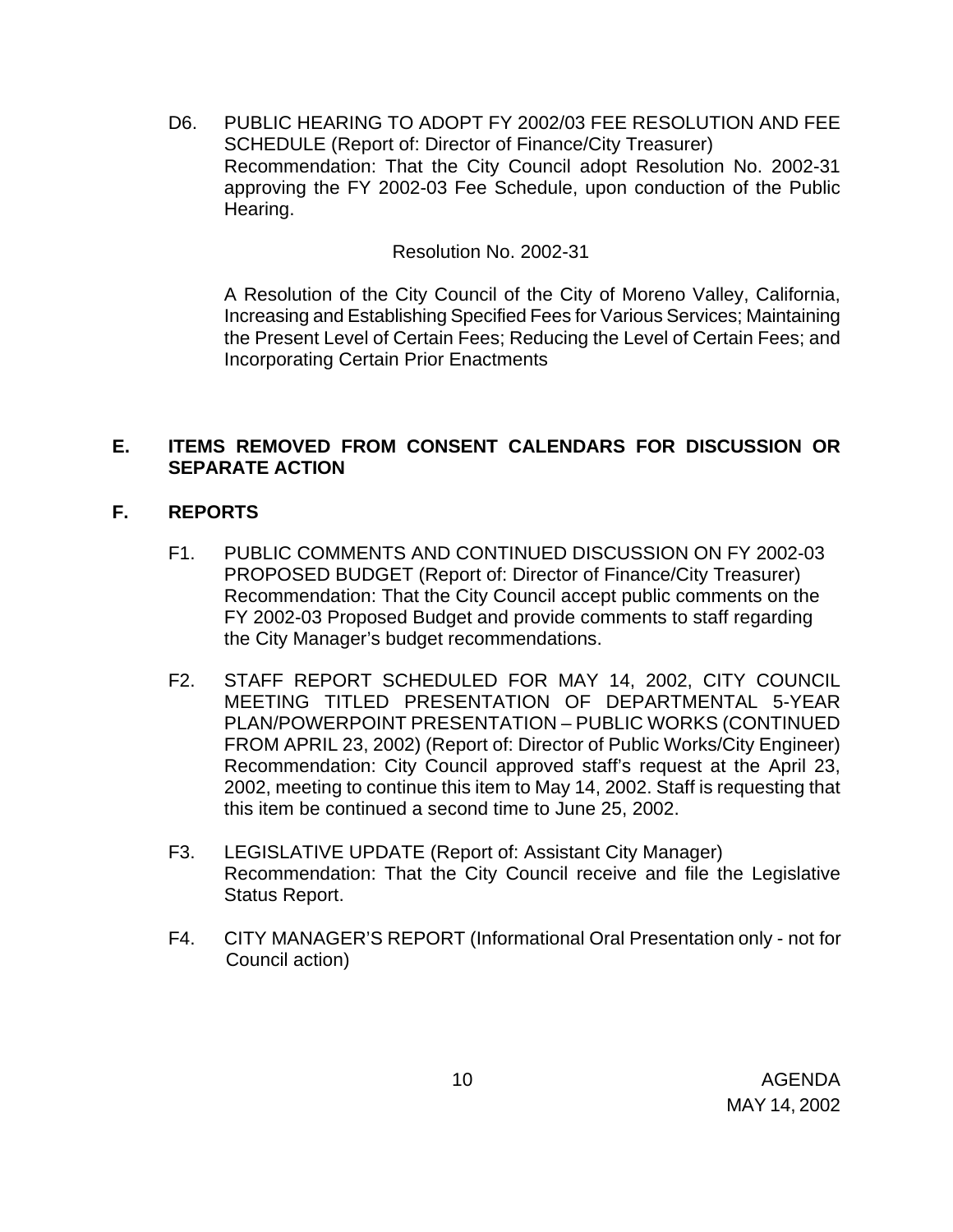### **G. LEGISLATIVE ACTIONS**

ORDINANCES - 1ST READING AND INTRODUCTION - NONE

ORDINANCES - 2ND READING AND ADOPTION - NONE

ORDINANCES - URGENCY ORDINANCES - NONE

RESOLUTIONS - NONE

• PUBLIC COMMENTS **ON ANY SUBJECT NOT ON THE AGENDA** UNDER THE JURISDICTION OF THE CITY COUNCIL

Those wishing to speak should complete and submit a PINK speaker slip to the Bailiff. There is a three-minute time limit per person.

All remarks and questions shall be addressed to the presiding officer or to the City Council and not to any individual Council member, staff member or other person.

### • **CLOSING COMMENTS AND/OR REPORTS OF THE CITY COUNCIL, COMMUNITY SERVICES DISTRICT, OR COMMUNITY REDEVELOPMENT AGENCY**